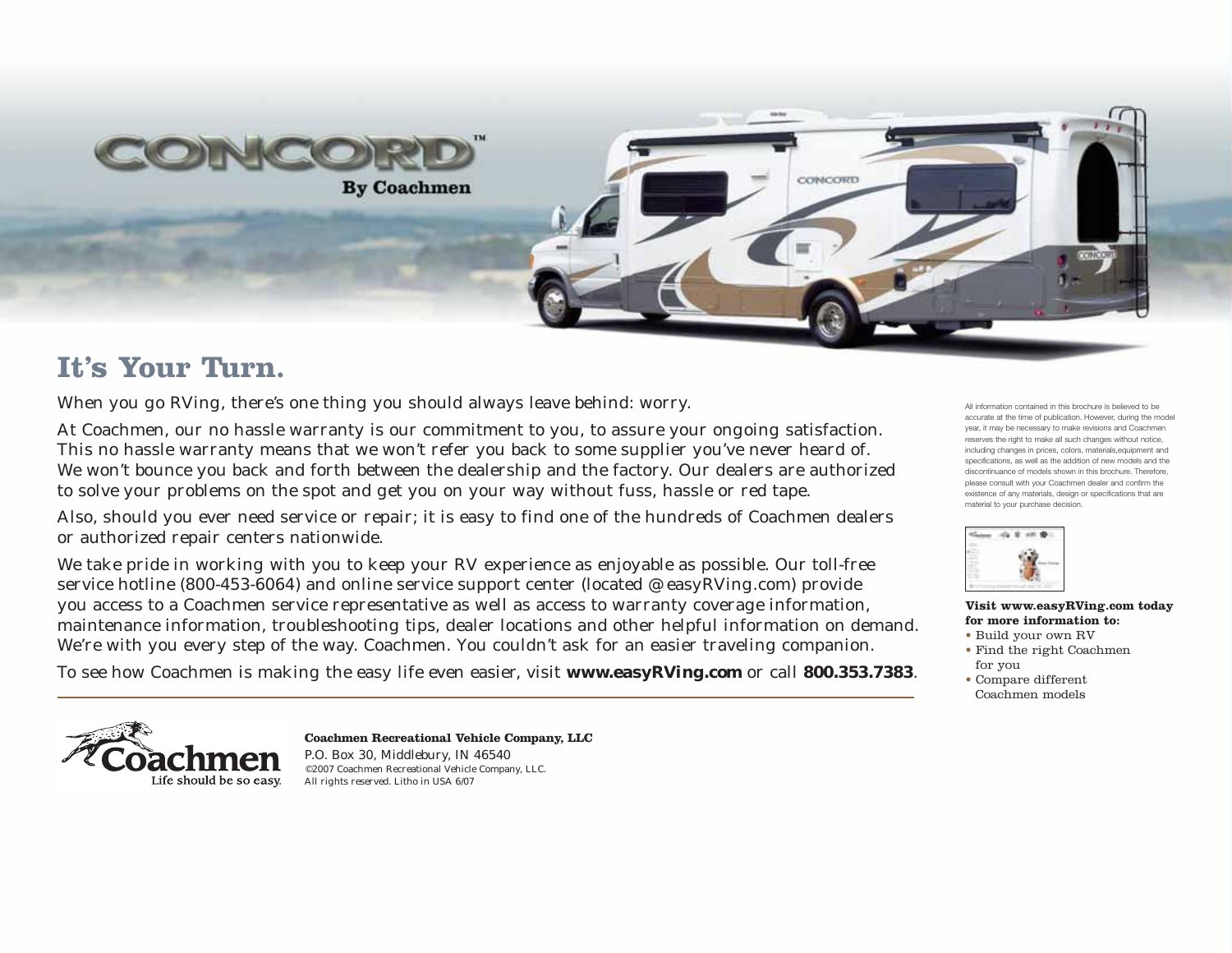



 $\mathbf{By\ Coachmen}$ 



**Luxurious Freedom**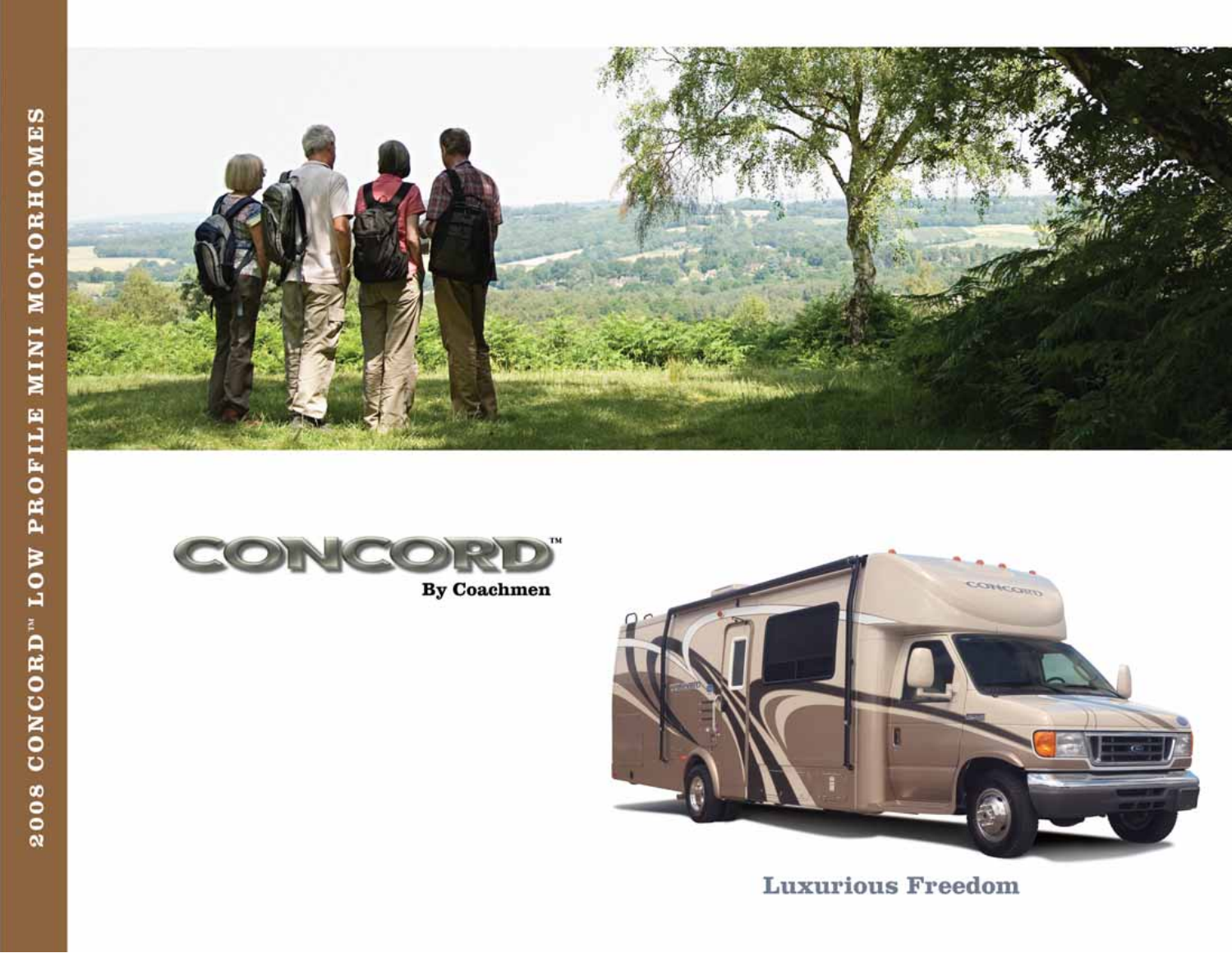

Travel comfortably in the well appointed Concord. The 275 DS shown here features a U-dinette option in the slideroom, along with a standard Euro chair on the door side. The state-of-the-art entertainment center features a class leading 26" LCD television, DVD player and Bose® Wave radio sound system. (Lakeside Maple cabinetry and Calypso Khaki decor)



The Concord cockpit surrounds you with automotive styling, including a durable plastic molded headliner, power windows and locks, cruise control, multiple drink holders, dual side airbags, upgraded dash stereo system, and two-toned captains chairs.



The upgraded dash stereo features a CD player and built-in weatherband. This stereo easily adapts to satellite radio, navigation systems and side view cameras.



With the touch of a button, the integrated backup monitor automatically flips out of the dash radio for a confident rear view.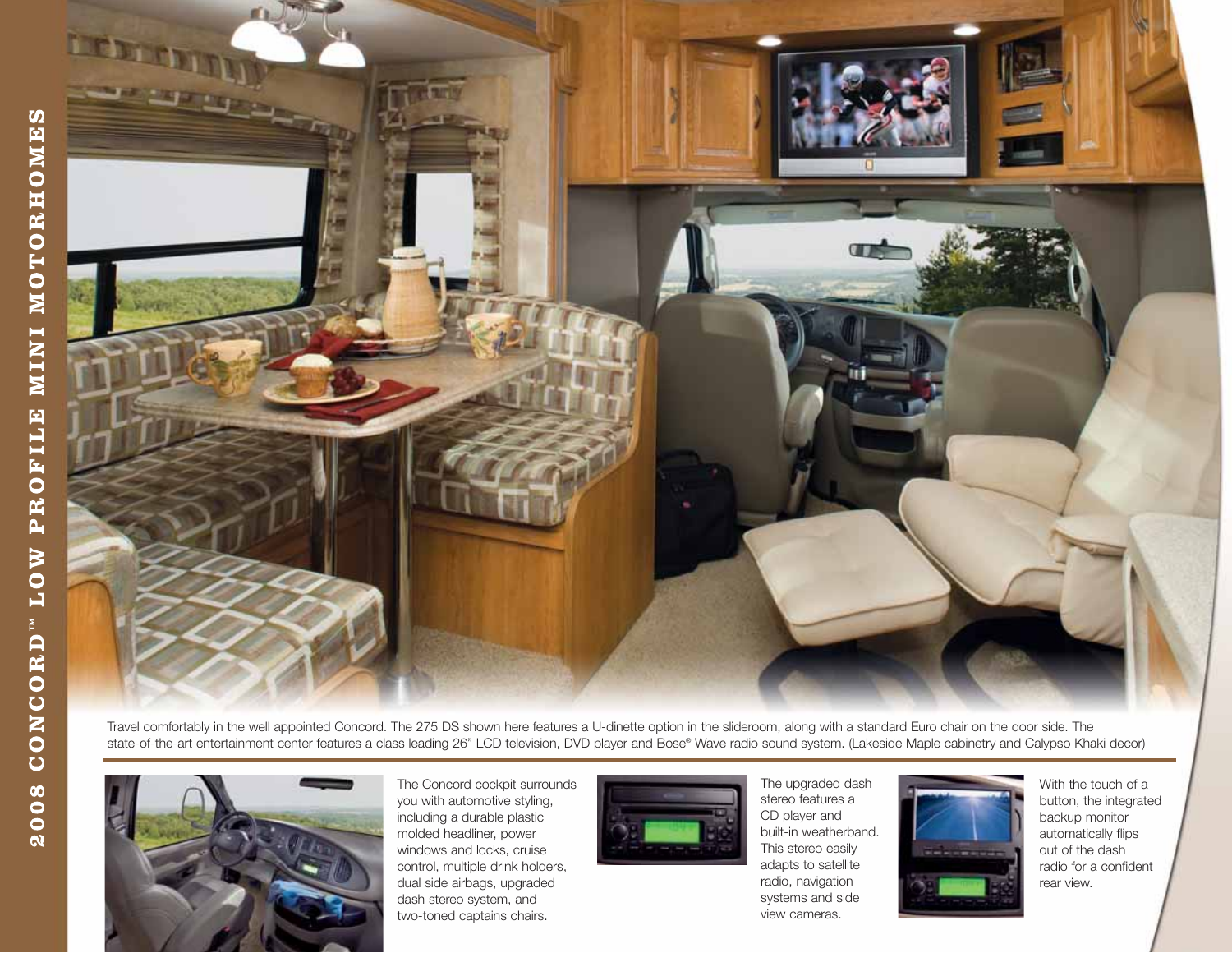



"Free, agile...spontaneous" are a few of the words that describe how you'll feel when traveling in the Concord by Coachmen. Concord maneuvers with comfort and ease in any driving situation – across town or across the country.



**A space saving hide-a-bed sofa is standard equipment on Concord.**



Relax and enjoy music and movies comfortably in the versatile Concord. The cut away cab area maximizes living space and provides easy access to the captain's chairs. The 300 TS shown here features three space expanding sliderooms, along with an ultra leather hide-a-bed sofa option. (Shown in Brazilian Cherry cabinetry and Saffron Geo decor)

### **Decor Selections**

**Fabric Key: A.** Main **B.** Accent **C.** Bedspread



**Cherry**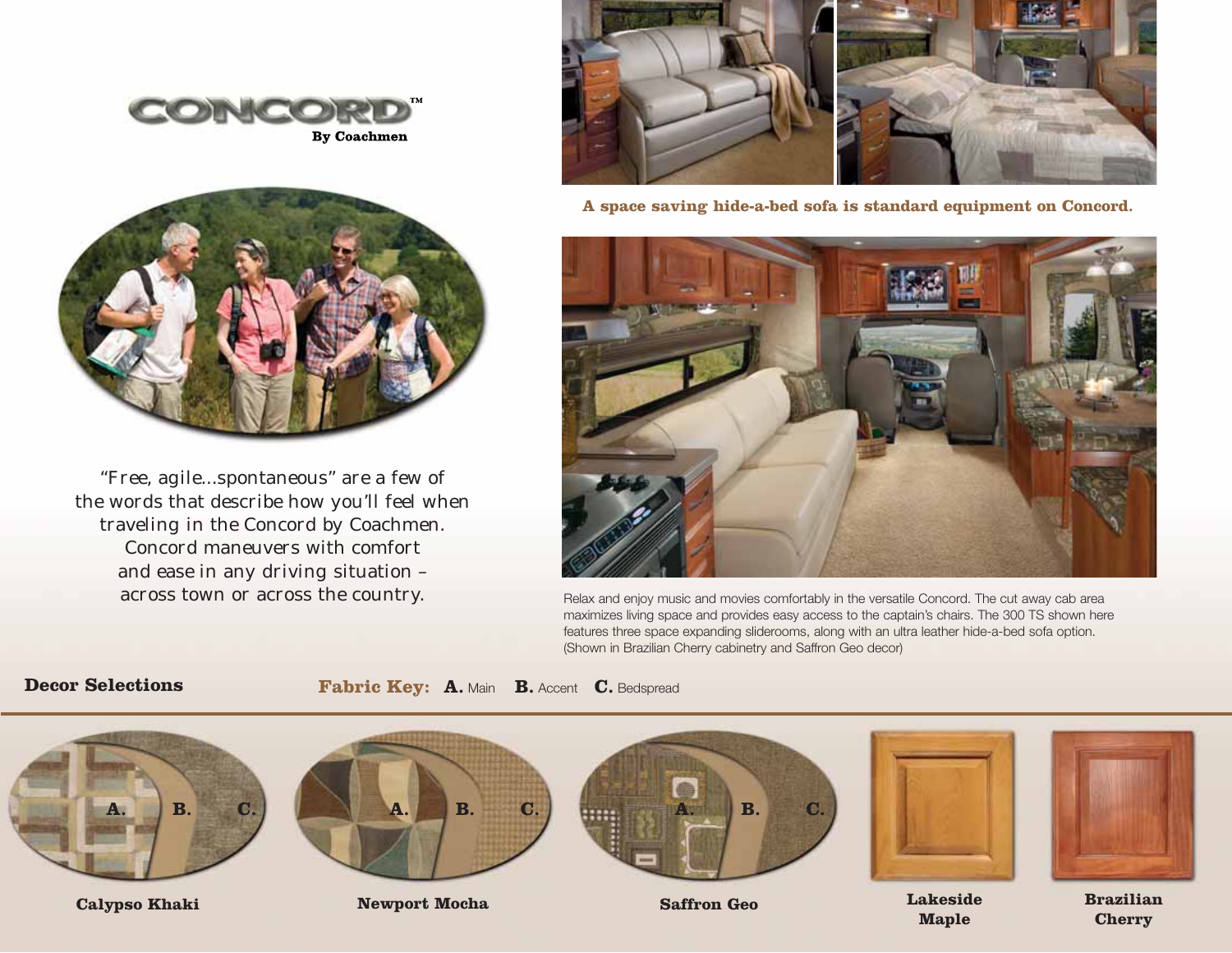

In the modern kitchen, you will find stainless steel style appliances like a convection microwave oven, sealed burner cooktop range, and double door refrigerator.



Access drawers easily with full extension drawer guides.



Lighted cedar lined wardrobe closets keep your clothes smelling fresh.

Relax in the designer bedroom. With elegant details, including a space expanding bed slide and large windows this bedroom rivals those found in much larger motorhomes. (Select models)



The spacious and inviting interior of the 300 TS Concord features raised panel cabinet doors, plush short shag carpet, an upgraded lighting package and designer interior appointments throughout. (Shown with Brazilian Cherry cabinetry and Saffron Geo decor)

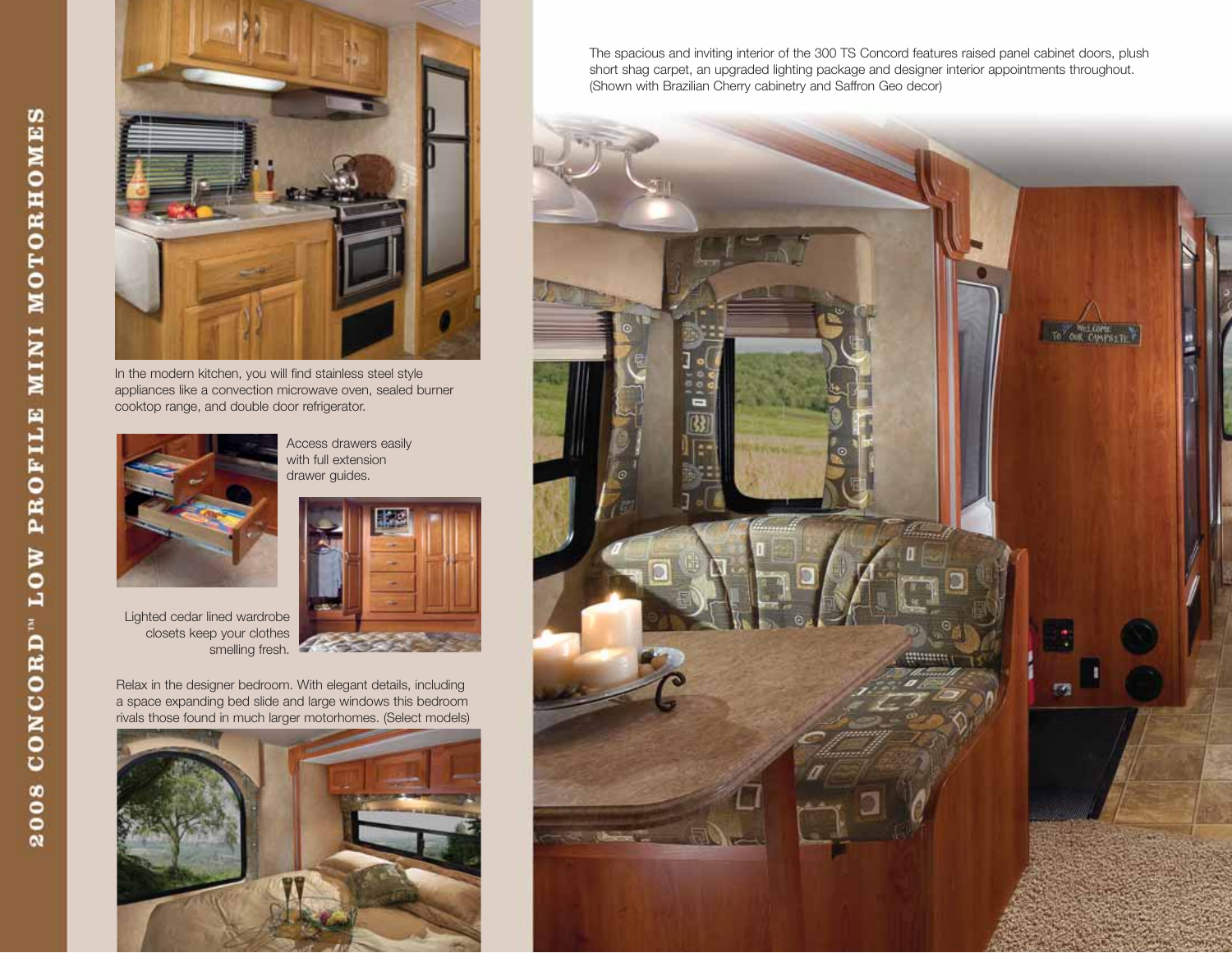





Concord's class leading exterior storage gives you the extra space you need.

The coach command center provides a single panel for commonly used gauges and switches.



The lighted exterior grab handle is easy to see at night.





Enjoy the outdoors more with the exterior entertainment center and remote control.



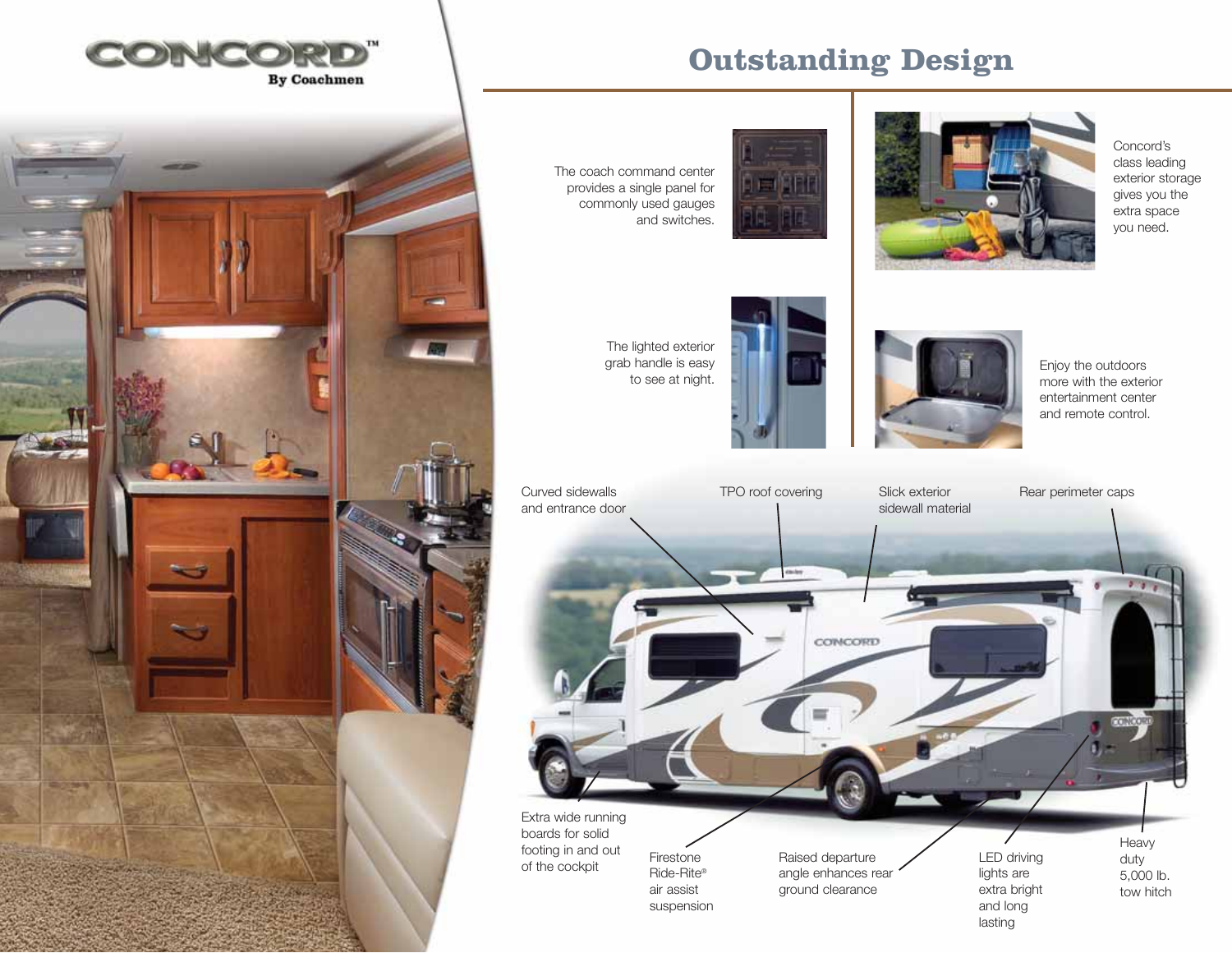





## **Exterior Full Paint Options**

# **Easy Features** S=Standard O=Optional

| <b>LIVING APPOINTMENTS</b>                |                         |
|-------------------------------------------|-------------------------|
| <b>Hardwood Cabinet Doors</b>             | S                       |
| Hidden Cabinet Door Hinges                | S                       |
| <b>Techwood Drawer Sides</b>              | $\mathsf{S}$            |
| <b>Full Extension Ball Bearing</b>        |                         |
| Drawer Guides                             | S                       |
| Designer Seamless Countertops             | S                       |
| Linoleum Flooring (Kitchen and Bath)      | S                       |
| Carpet (Living and Bedroom)               | $\mathsf{S}$            |
| Vinyl Soft Touch Ceiling Liner            | S                       |
| Pleated Window Shades Throughout          | S                       |
| Hide-A-Bed Sofa                           | S                       |
| Ultra Leather Hide-A-Bed Sofa             | $\overline{O}$          |
| Booth Dinette (300 TS only)               | S                       |
| U-Shaped Dinette/Lounge (275 DS only)     | $\overline{O}$          |
| Skylight in Living Area                   | S                       |
| Cedar Lined Wardrobe Storage              | S                       |
| Kitchen Sink Covers                       | $\overline{\mathsf{S}}$ |
| Pull Out Kitchen Faucet                   | S                       |
| <b>SLEEPING APPOINTMENTS</b>              |                         |
| Queen Bed (n/a 237 SO)                    | S                       |
| Designer Bedspread and Pillow Shams       |                         |
| (n/a 237 SO)                              | S                       |
| Privacy Drape-Cockpit Area                | S                       |
| <b>APPLIANCES &amp; ACCESSORIES</b>       |                         |
| Cabover Entertainment Center: 26" LCD TV. |                         |
| DVD Player and Bose® Wave Radio           | S                       |
| Exterior Entertainment Center             | S                       |
| <b>TV Antenna</b>                         | S                       |

| Pre-Wired for Satellite Dish                | S                       |
|---------------------------------------------|-------------------------|
| Convection Microwave Oven                   | S                       |
| Sealed 3-Burner Range                       | $\mathsf{S}$            |
| Double Door Refrigerator                    | S                       |
| <b>HEATING &amp; AIR CONDITIONING</b>       |                         |
| 25,000 BTU E.I. Furnace                     | $\overline{\mathsf{S}}$ |
| 13,500 BTU Ducted Roof Air Conditioner      | S                       |
| Even Cool™ Insulated A/C Ducting            | $\mathsf{S}$            |
| Fantastic Three-Speed Roof Vent             | S                       |
| Wall Mounted Thermostat                     | $\overline{\mathsf{S}}$ |
| Power Bath Vent                             | S                       |
| ELECTRICAL & LIGHTING                       |                         |
| 30 Amp Power Cord                           | S                       |
| 55 Amp Electronic Converter                 | S                       |
| <b>Auxiliary Coach Battery</b>              | S                       |
| Second Coach Battery                        | 0                       |
| Coach Battery Disconnect                    | S                       |
| <b>GFI Circuit</b>                          | S                       |
| Outside 120-Volt Receptacle                 | S                       |
| Cable TV Jacks                              | $\overline{\mathsf{S}}$ |
| Patio Light                                 | $\overline{\mathsf{S}}$ |
| 4000 Series Generac Gas Generator           | $\overline{\mathsf{S}}$ |
| Exterior Storage Compartment Lights         | S                       |
| Directional Reading Lights in Sofa Overhead | $\overline{\mathsf{S}}$ |
| Entrance Stepwell Convenience Light         | $\overline{\mathsf{S}}$ |
| Coach Command Center                        | S                       |
| <b>PLUMBING &amp; LP SYSTEMS</b>            |                         |
| Duratube™ Copper LP Lines                   | S                       |
| Water Heater By-Pass Valve                  | S                       |

| 6-Gallon Gas/Electric E.I. Water Heater | S                       |  |
|-----------------------------------------|-------------------------|--|
| Demand Water Pump                       | $\overline{\mathsf{S}}$ |  |
| Dual Pump Switches (Termination and     |                         |  |
| Toilet Area)                            | S                       |  |
| <b>Exterior Wash Station</b>            | S                       |  |
| Water Works <sup>™</sup> Utility Panel  | S                       |  |
| Tank Flusher System                     | S                       |  |
| Skylight Over Shower                    | S                       |  |
| Glass Shower Enclosure (n/a 275 DS)     | S                       |  |
| One-Piece ABS Tub Surround              | S                       |  |
| Porcelain Foot Pedal Flush Toilet       | S                       |  |
| <b>COCKPIT CONVENIENCES</b>             |                         |  |
| Cruise Control                          | S                       |  |
| <b>Tilt Steering Wheel</b>              | S                       |  |
| Power Windows and Locks                 | S                       |  |
| Dash Air Conditioning                   | S                       |  |
| Heated and Remote Exterior Mirrors      | S                       |  |
| Dash Stereo w/ CD Player                |                         |  |
| (Satellite Radio Capable)               | S                       |  |
| Flip Up Rear View Monitor Integrated    |                         |  |
| Into Dash Stereo                        | S                       |  |
| Reclining 2-Tone Captains Chairs        | S                       |  |
| Molded Snap Together Headliner          | $\overline{S}$          |  |
| <b>EXTERIOR &amp; CONSTRUCTION</b>      |                         |  |
| 55-Gallon Fuel Tank                     | S                       |  |
| High Visibility LED Running Lights      | S                       |  |
| 5,000 lb. Towing Hitch                  | S                       |  |
| <b>Metal Wheel Covers</b>               | S                       |  |
| <b>Stainless Steel Wheel Inserts</b>    | $\overline{O}$          |  |

| Spare Tire Kit                                      | S                       |
|-----------------------------------------------------|-------------------------|
| Air Assist Suspension                               | S                       |
| Laminated Floor                                     | S                       |
| Laminated Curved Sidewalls                          | S                       |
| Laminated Crowned Roof                              | S                       |
| <b>TPO Roof Covering</b>                            | S                       |
| Roof Ladder                                         | S                       |
| Custom Fiberglass Running Boards                    | S                       |
| Powered Entrance Step                               | $\overline{0}$          |
| Patio Awning                                        | S                       |
| Painted Lower Graphics                              | 0                       |
| Full Body Paint Package                             | $\overline{0}$          |
| Slideroom Awnings                                   | S                       |
| Slick Exterior Sidewall Material                    | S                       |
| Rear Perimeter Caps                                 | S                       |
| CSA Upfit (Mandatory for all<br>Canadian Provinces) | O                       |
| <b>SAFETY &amp; SECURITY</b>                        |                         |
| LP Leak Alarm                                       | S                       |
| Fire Extinguisher                                   | S                       |
| Smoke Detector                                      | S                       |
| CO Detector                                         | S                       |
| <b>Emergency Start Switch</b>                       | S                       |
| Driver and Passenger Air Bags                       | S                       |
| Lighted Acrylic Entry Assist Handle                 | S                       |
| <b>Exterior Security Light</b>                      | $\overline{\mathsf{S}}$ |
| Entrance Door Dead Bolt Lock                        | S                       |
| <b>Tinted Safety Glass Windows</b>                  | S                       |
| <b>Owners Information Package</b>                   | S                       |
|                                                     |                         |